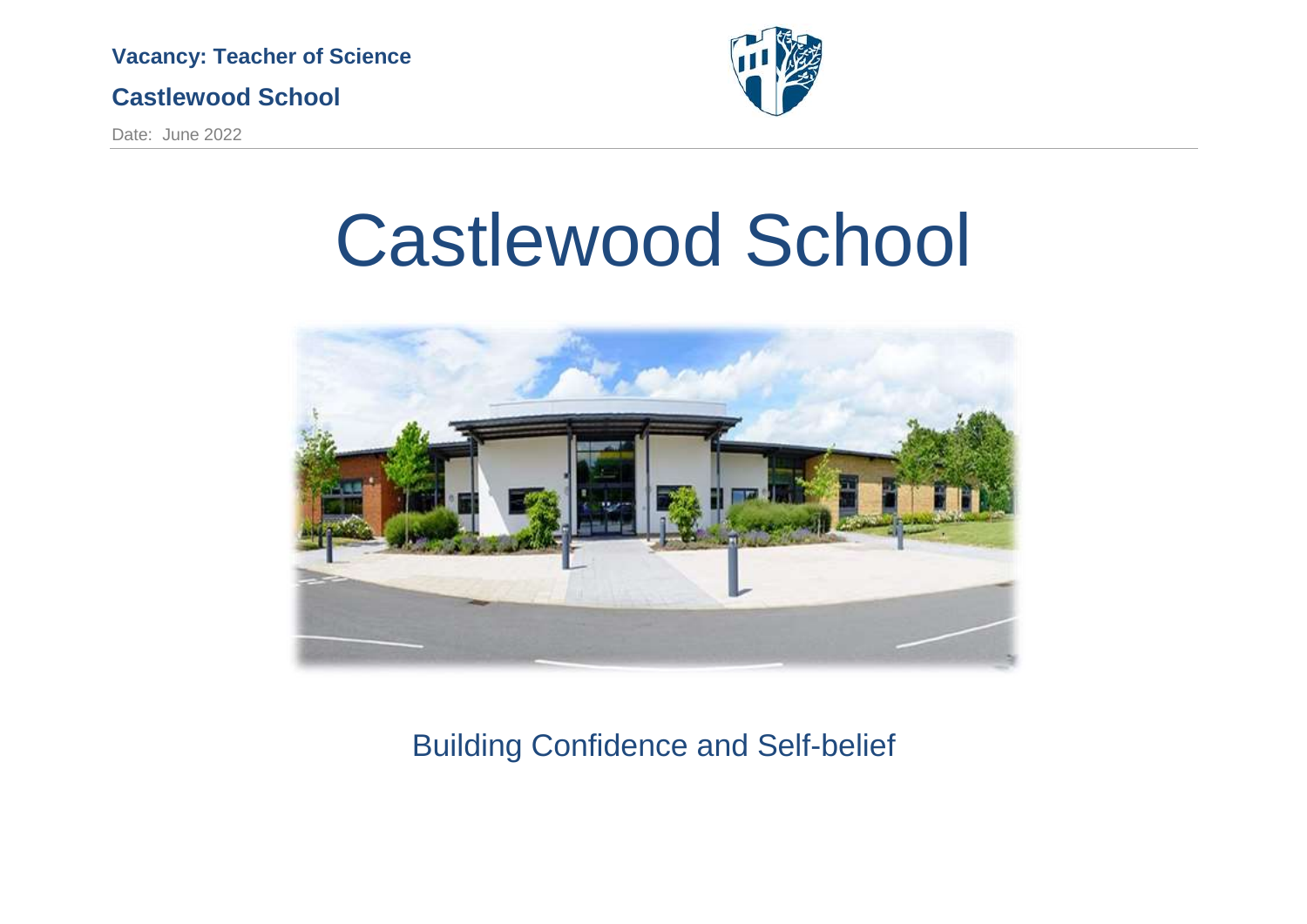

Date: June 2022

#### Dear Applicant,

Thank you for your enquiry regarding the above position. This post is offered on a permanent basis on the Teachers pay scales.

The school is at an exciting phase in its development. We are in the sixth school year, following academy conversion in December 2014; now being sponsored by Manor Hall Academy Trust and prior to September 2020 by the Northern House Academy Trust. We are a small school where all pupils are well known and understood by our experienced staff and we are proud of our pastoral care which ensures our pupils are well supported. I hope that this job pack you will give you a clear sense of what makes our school distinctive in an ever-changing world.

If you would like more information, or if you would like a tour of the school, please get in touch. It is important for potential employees to fully understand our culture and ethos 'at work'. I hope you will be interested in taking your initial enquiries further and look forward to receiving your completed application form, including the equal opportunities statement and your supporting statement. Please ensure your supporting statement addresses the person specification along with your reasons for applying for the post, it should be no more than two sides of A4.

Applications by email are encouraged and must be sent to [hr@castlewoodschool.co.uk](mailto:hr@castlewoodschool.co.uk) by **12:00 noon on Wednesday 29th June 2022**. Unfortunately we are only able to offer feedback to short-listed candidates.

Yours faithfully,

T Scott

Trevor Scott Head Teacher

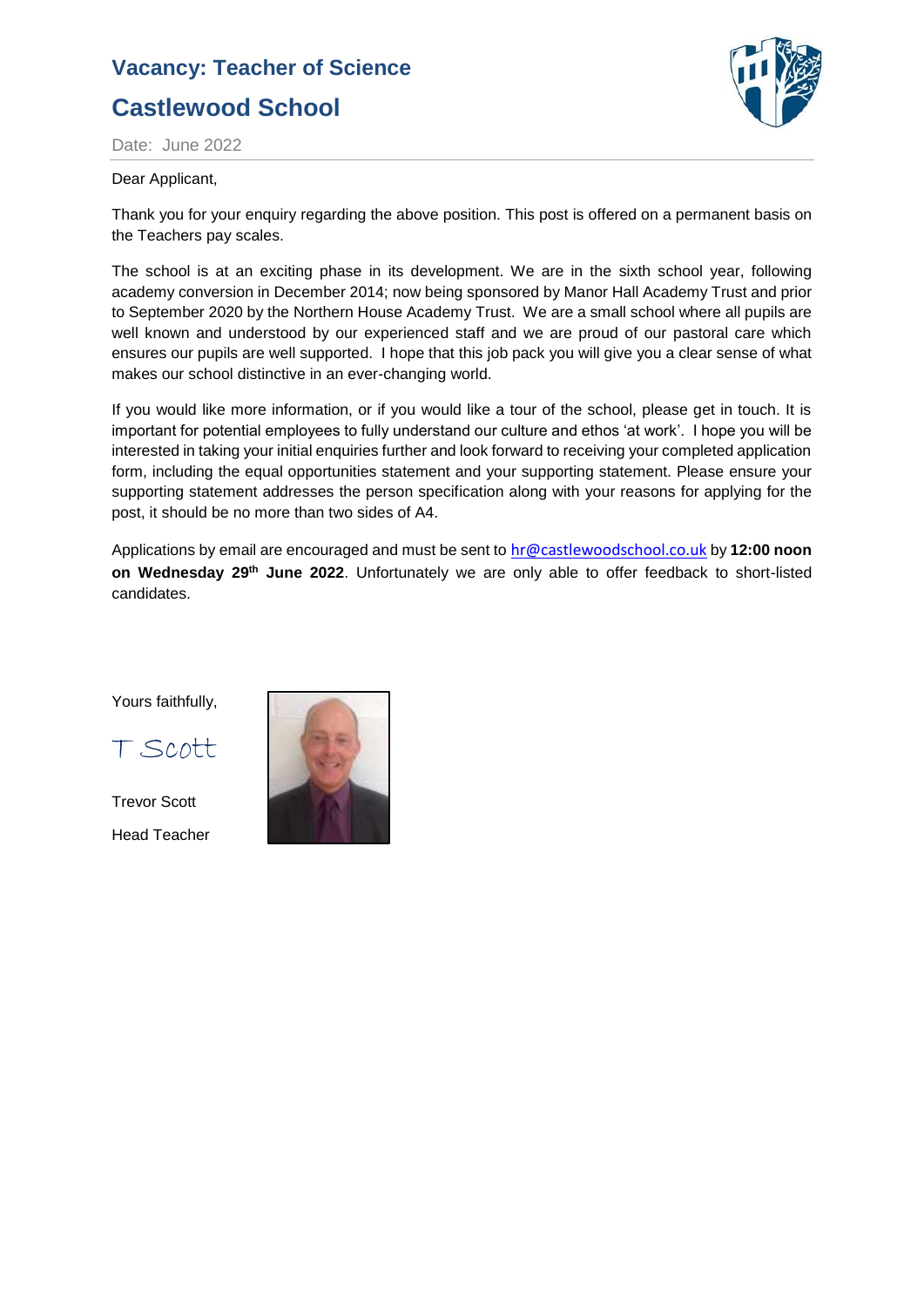# **Castlewood School**



Date: June 2022

#### **About Castlewood School**



Our school stands on the site of what was previously known as 'Oaklands School' in Castle Bromwich. The building was constructed in 2009 and boasts state-of-the-art facilities.

Castlewood School is a special day school for 96 pupils aged 4-16 with Social, Emotional and Mental Health difficulties (SEMH).

Many of our pupils also have additional needs, often due to the co-morbidity of related medical conditions. Additional needs presented include Autistic Spectrum Conditions (ASC) including Asperger's Syndrome, Moderate Learning Difficulties (MLD), Specific Learning Difficulties (SpLD) including dyslexia and dyspraxia and Speech, Language and Communication Needs (SLCN). Some pupils have medical conditions such as Attention Deficit Hyperactivity Disorder (ADHD) requiring medication or visual and hearing impairments.

All pupils at Castlewood School have an Education, Health and Care Plan (EHCP) and are admitted following close consultation with the referring Local Authorities.

Pupils are taught in groups of a maximum size of eight by an allocated Class Teacher and Teaching Assistant. Sometimes additional adults are allocated to a group or an individual for a short period of time to meet specific needs.



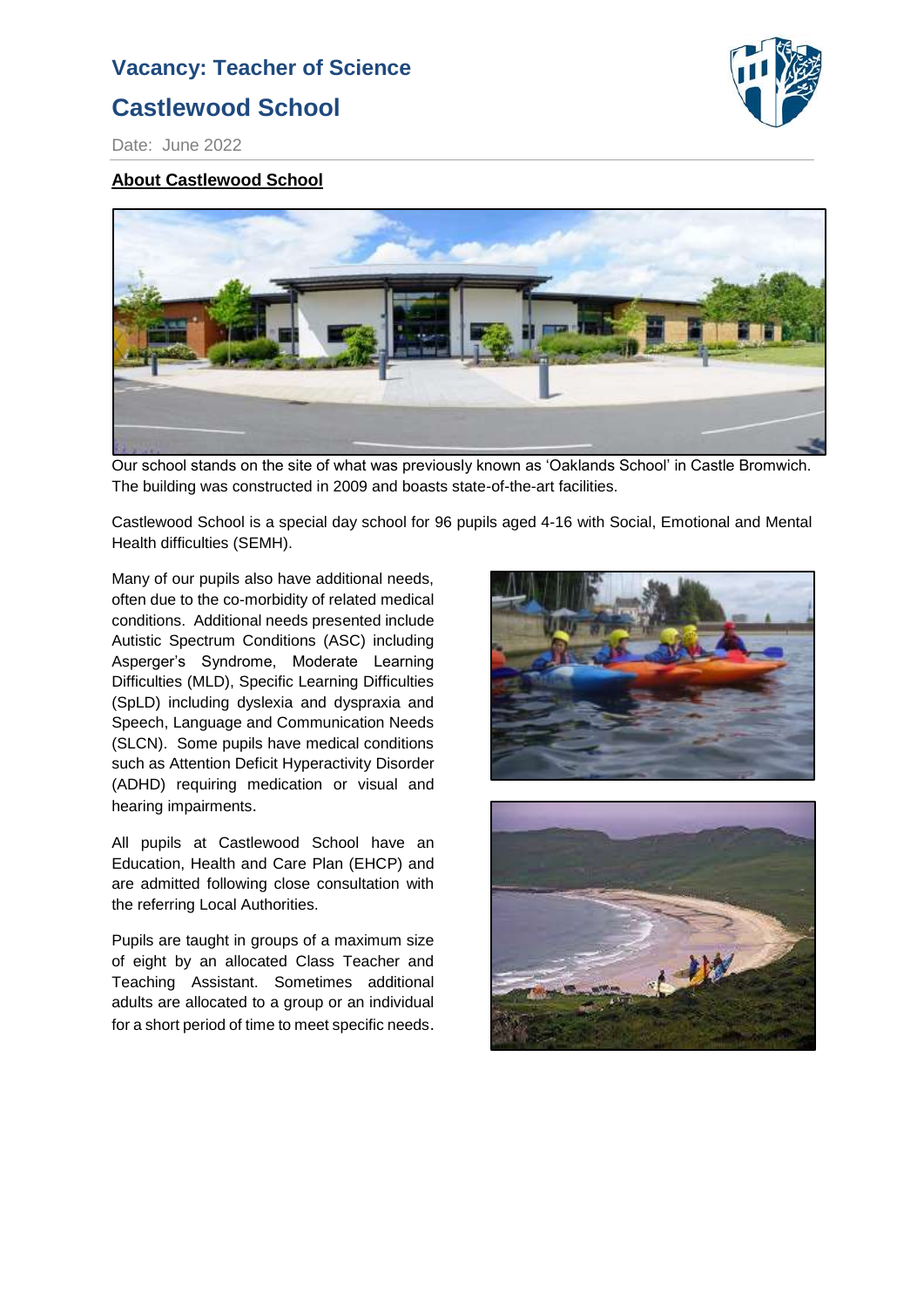

Date: June 2022

Before attending our school, many pupils have experienced 'failure' in a conventional mainstream setting, often resulting in attainment below the national expectations and significant self-esteem and confidence issues. At Castlewood School we aim to nurture pupils by building trusting relationships, enabling pupils to feel valued and to develop self-worth, raising self-esteem and supporting them to engage with learning, leading to achievement and experiencing success.



Our main focus rests on supporting all pupils, regardless of their starting points to reach their academic, emotional and social potential – we want pupils to be the best they can be, enabling them to move on and become a functional member of society. This is achieved by challenging pupils and staff to take the next step for their personal development.



Many of our pupils arrive feeling that they are not successful learners and with significant selfesteem difficulties due to their prior experience of learning. It is also common for our pupils to arrive with limited and underdeveloped skills due to missed opportunities and challenging behaviour acting as a barrier to learning. Pupils are valued as individuals and time is taken to identify learning styles and to understand the needs of the child. This approach allows us to identify activities and learning opportunities to close the gap and to move children along their educational journey.

Our school is a successful and happy one, where pupils feel valued and learn to take responsibility for themselves and others. We are blessed with children of many different age groups. The consideration and patience shown by our older pupils towards their younger peers is only one of the many remarkable features of our school.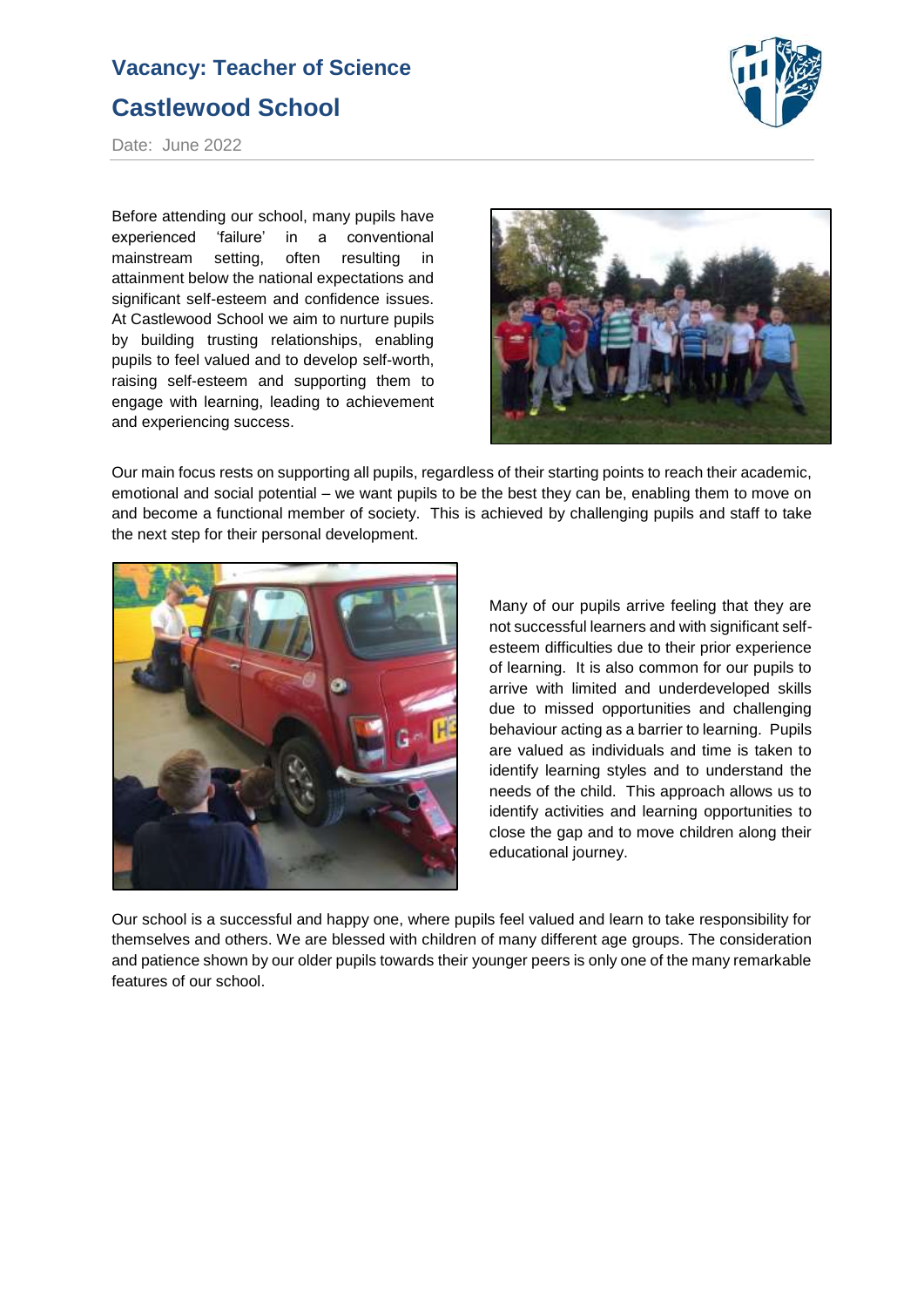

Date: June 2022



All pupils benefit from;

- in-house catering
- a fully-equipped drama studio
- a multi-purpose sports hall, with space and equipment to host 5-aside football, badminton, basketball, gymnastics and trampolining
- a design technology suite
- a mechanics room
- a food technology room
- a science lab
- a music room
- an art room
- a library
- landscaped grounds
- spacious classrooms equipped with interactive screens
- Upper School pupils additionally enjoy their own outside area

We regularly feature pupils' work and successes on our website, (our new website is currently under construction) and seek to include all our children in school performances and off-site learning activities, experiences from which they may have been excluded in the past.



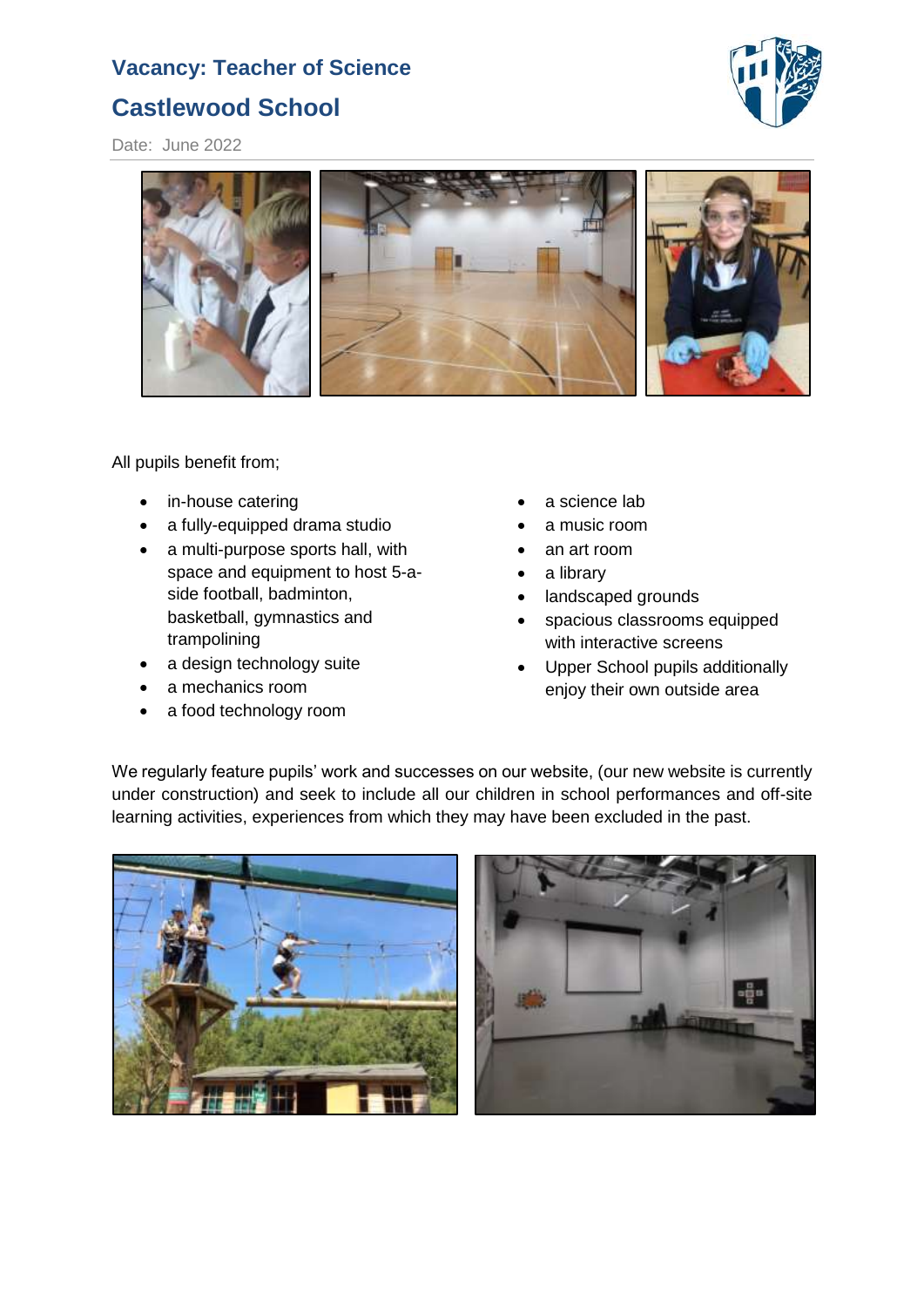

Date: June 2022



Our pupils receive a broad and balanced curriculum, aiming to meet their individual special educational needs. The school is committed to equal opportunities and all our pupils are expected to leave school with accredited qualifications. At all times pupils and staff are expected to work and behave responsibly, showing respect and consideration for others.

We are developing a culture of aspiration, achievement and personal growth for all pupils and we are committed to broadening their experiences through our enrichment programme. Themed days, residential excursions and an active School Council combine to make this a busy school where everyone's talents are nurtured and stretched. I appreciate the hard work and dedication of the pupils, their teachers and support staff and I enjoy good communication with all our families. Our school motto is **'Building confidence and self-belief',** as you can see this is not merely a slogan but a guiding principle for whole school improvement.





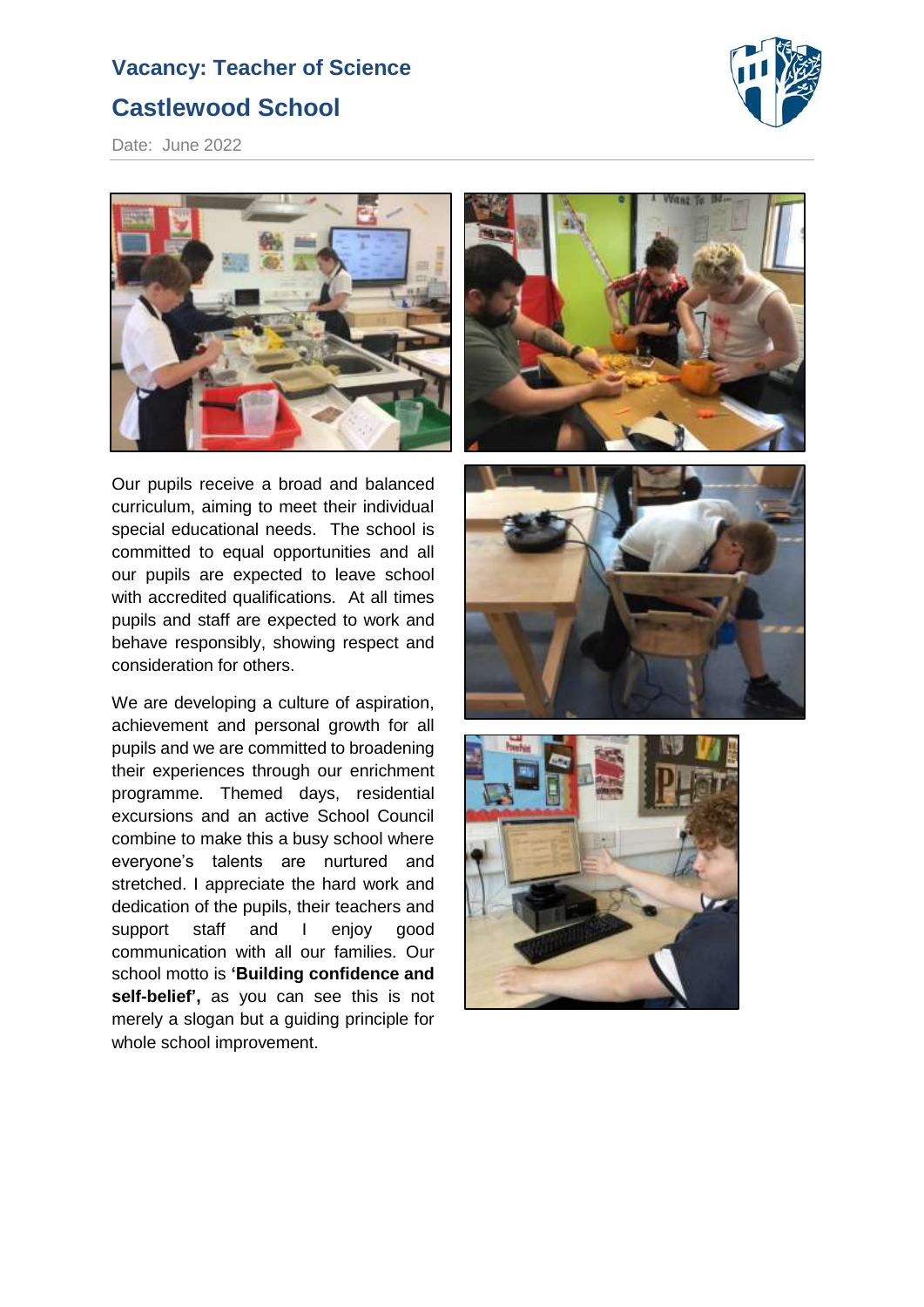**Castlewood School**



Date: June 2022

#### **Renumeration**

The salary for the post will depend upon experience/ continuous service and paid on the Teachers pay scales along with a SEN1 allowance increasing to SEN2 after appropriate time in service as per our pay policy.

Teacher's pensions also provided.

#### **The Application Process**

The closing date for applications is **Wednesday 29th June 2022 12:00 noon.**

Interviews will take place on **Monday 4th July 2022.**

Applicants are asked to provide a completed application form, detailing any gaps in employment, and ensuring your supporting statement is of no more than two sides of A4, in which you must demonstrate what you can bring to Castlewood School.

Once you have completed your application please email it to **[hr@castlewoodschool.co.uk](mailto:hr@castlewoodschool.co.uk)**

Applicants must provide a minimum of two references, one of which must be your current employer (or most recent permanent employer if not in permanent work). The reference must be of someone of a senior nature (normally the Head Teacher in the case of someone working in a school presently).

The school will shortlist applications based on the Person Specification provided.

Successful shortlisted candidates will be called for interview. During the interview candidates will be required to bring with them a range of Identification, as required under Safer Recruitment and Right to Work. Proof of qualifications will also be required.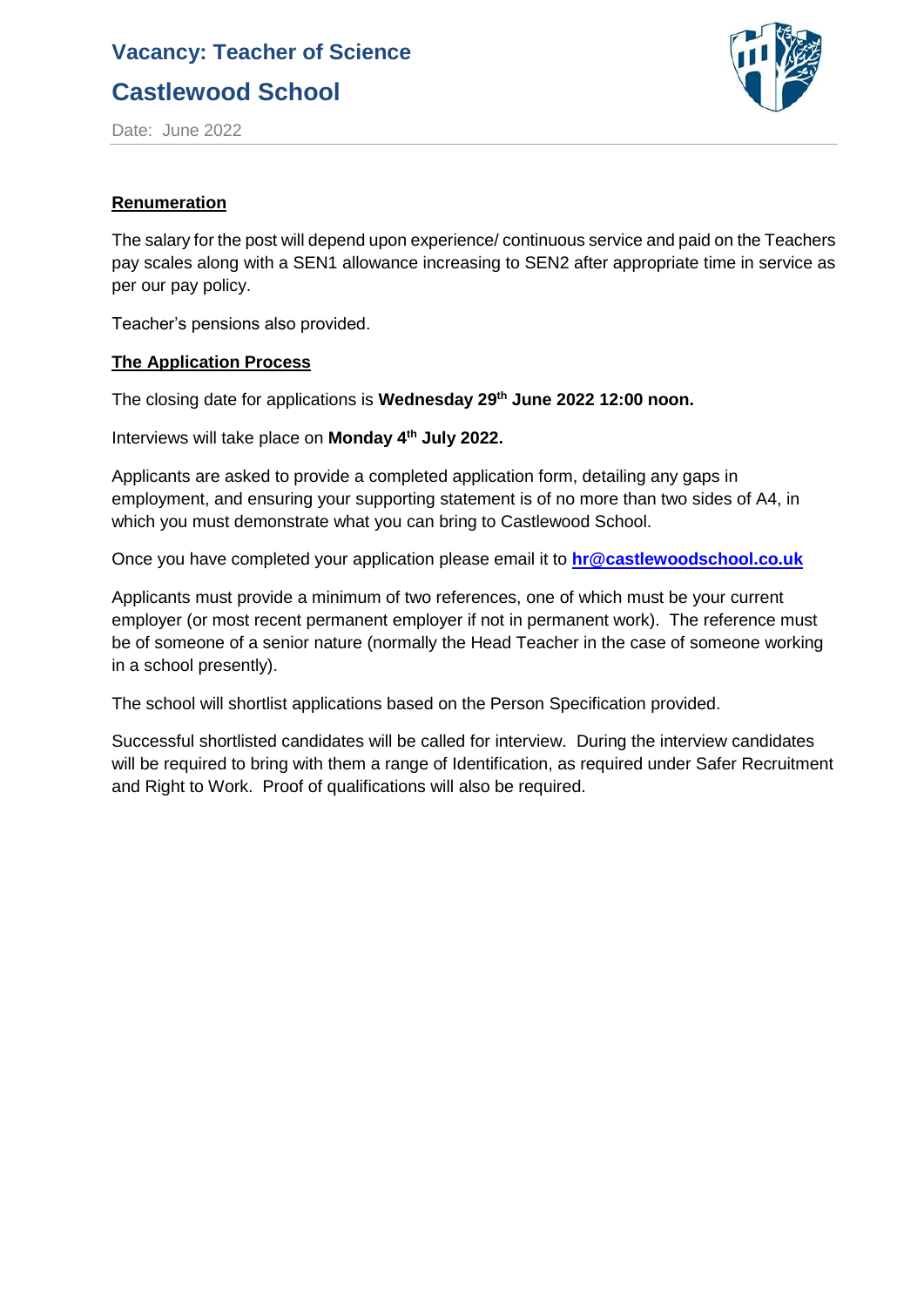# **Castlewood School**



Date: June 2022

### **Safeguarding**

Castlewood School is committed to safeguarding and promoting the welfare of children and young people/vulnerable adults and expects all staff and volunteers to share this commitment.

All applicants will be subject to a rigorous, Enhanced Disclosure and Barring Service (DBS) check and all references obtained will be checked for authenticity and accuracy.

We are an Equal Opportunities employer and welcome applications from all members of the community.

### **Information for Job Applicants - Safeguarding of Vulnerable Groups, including children.**

**Please read this important information as the post for which you are applying is classed as Regulated Activity with regard to working or having contact with Vulnerable Groups, including Children.**

- 1. Exemption Orders to the Rehabilitation of Offenders Act 1974 permit us to ask you to tell us about all convictions or cautions on your application form. You are obliged to tell us.
- 2. Under the Disclosure & Barring Service Scheme, we will need to check that you are not barred from working or having contact with Vulnerable Groups, including Children (according to the post).

Currently we will discover this from an application by you for an Enhanced DBS check for Regulated Activity, which we will arrange for you.

- 3. As we have children under the age of 8 on site, we will also check that you have not been barred from working with young children due to the 'disqualification by association' legislation which is set out in the DFE's 'Keeping children safe in education' guidance
- 4. If you are already barred from working with either Children or Vulnerable Groups, we cannot by law employ you for this post, and you will commit an offence by making an application.
- 5. If you are not barred, a criminal record will not automatically bar you from employment, but you may be required to attend a meeting with a Senior Officer to discuss the details of your record.
- 6. All information provided by you and the DBS Disclosure, will be kept secure and only made available to persons who need to view it for employment purposes. It will be destroyed after use. We will comply with the DBS Code of Conduct relating to storage and security of all Disclosure information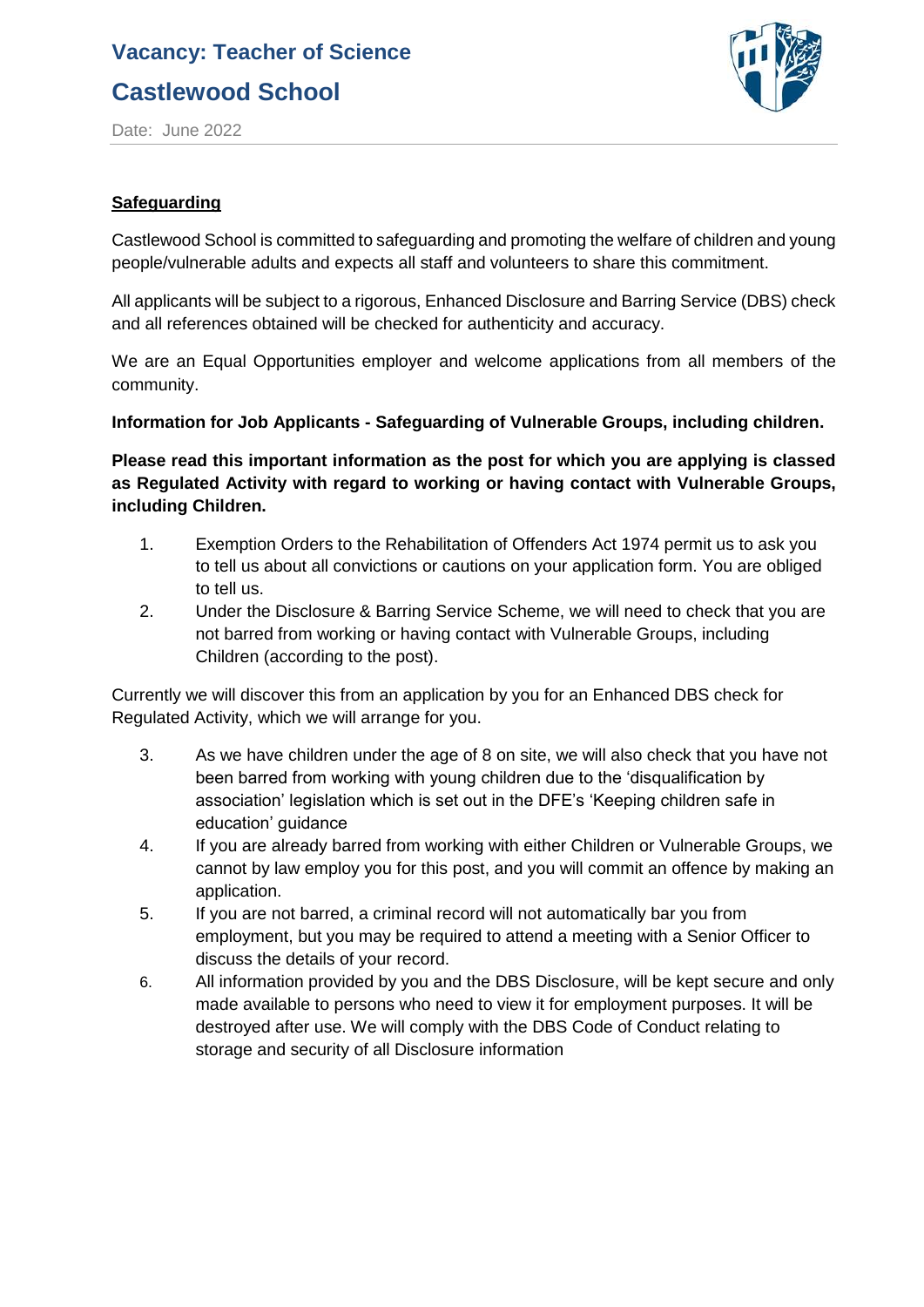**Castlewood School**



Date: June 2022

# Secondary Class Teacher – Job Description

### **INTRODUCTION**

This job description should be read in conjunction with the current School Teachers' Pay and Conditions Document and the provisions of that document will apply to the post holder.

The performance of all the duties and responsibilities shown below will be under the responsible direction of the Head Teacher; and the Head Teacher, or other Senior Manager as appropriate, will be mindful of his/her duty to ensure that the employee has a reasonable workload and sufficient support to carry out the duties of the post.

This job description will be reviewed at least annually and any changes will be subject to consultation. The school's Grievance Procedure will be used to resolve any dispute arising out of the job description..

### **GENERAL DUTIES/RESPONSIBLITIES**

You will be expected to carry out the professional duties of a teacher as outlined in the School Teachers' Pay and conditions Document currently in operation, or any subsequent legislation.

To take appropriate responsibility for one's own health, safety and welfare and the health and safety of pupils, visitors and work colleagues in accordance with the requirements of legislation and locally-adopted policies; including taking responsibly for raising concerns with an appropriate manager.

To take appropriate responsibility for promoting and safeguarding the welfare of children and young persons for whom you are responsible, or with whom you come into contact.

### **GENERAL DESCRIPTION OF THE POST**

To be an effective professional who demonstrates thorough curriculum knowledge, can teach and assess effectively, takes responsibility for professional development and ensures pupils who achieve well.

### **CORE REQUIREMENTS OF THE POST**

In fulfilling the requirement of the post, the teacher will demonstrate essential professional characteristics and in particular will:

- Inspire trust and confidence in pupils and colleagues
- Build team commitment with colleagues and in the classroom
- Engage and motivate pupils
- Demonstrate analytical thinking
- Improve the quality of pupil learning
- Be able to liaise with professionals in other agencies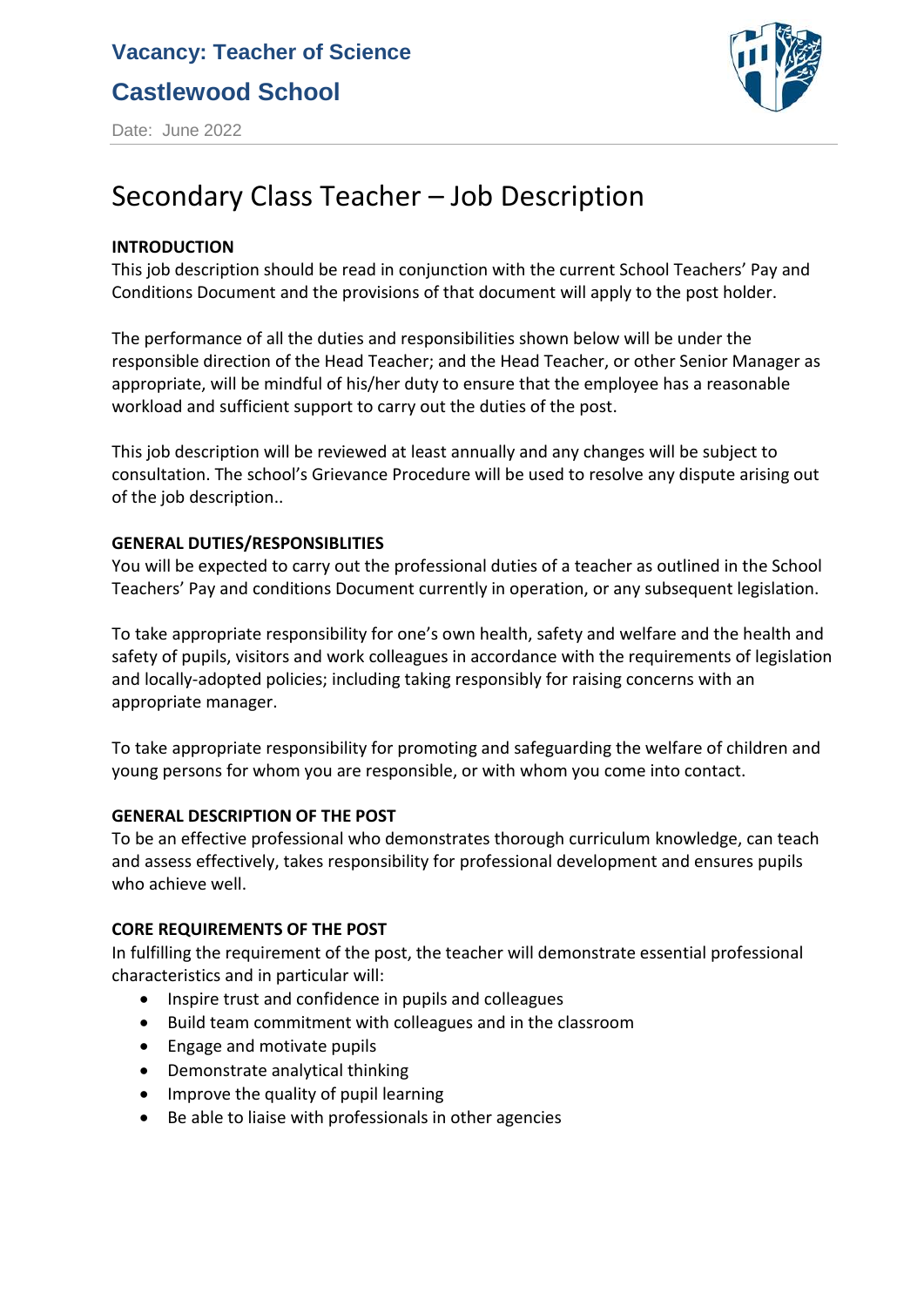# **Castlewood School**

Date: June 2022

#### **PUPIL PROGRESS**

Demonstrate appropriate consistent progress:

- For the majority of pupils
- Across all teaching areas
- Across all spectrums of background, ability and behaviour
- That compares favourably with pupils in similar settings
- Use performance data and incident data to evaluate pupils' progress and set appropriate targets for improvement
- Use assessment to inform planning and teaching

### **PROFESSIONAL PRACTICE**

- Maintain an up to date knowledge of good practice in teaching techniques
- To use positive physical intervention techniques as required
- Know subject specialism to enable effective teaching
- Take account of wider strategies in all teaching curriculum developments
- Incorporate national strategies in all teaching curriculum developments
- Incorporate national strategies in all teaching
- Use knowledge of pupils' learning needs
- Communicate learning objectives
- Effectively use homework and other extra-curricular learning opportunities
- Understand and apply a range of teaching strategies
- Positively target and support individual learning and behavioural needs
- Maintain high levels of behaviour and discipline
- Make best use of all resources
- Undertake professional development to enhance teaching and pupils' learning and apply outcomes and identify impact, sharing outcomes with colleagues
- Take responsibility for professional learning

### **CONTRIBUTE TO THE ETHOS AND PRIORITIES OF THE SCHOOL**

- Contribute to school improvement and development planning and promote the learning priorities of the school SDP
- Contribute to the development and/or implementation of school policies
- Use the Performance Management Process to advance pupil learning and enhance professional practice in line with the school's aspirations and priorities
- Have lead responsibility for your subject and develop plans which identify clear targets and success criteria for its development
- Promote the wider aspirations and values of the school

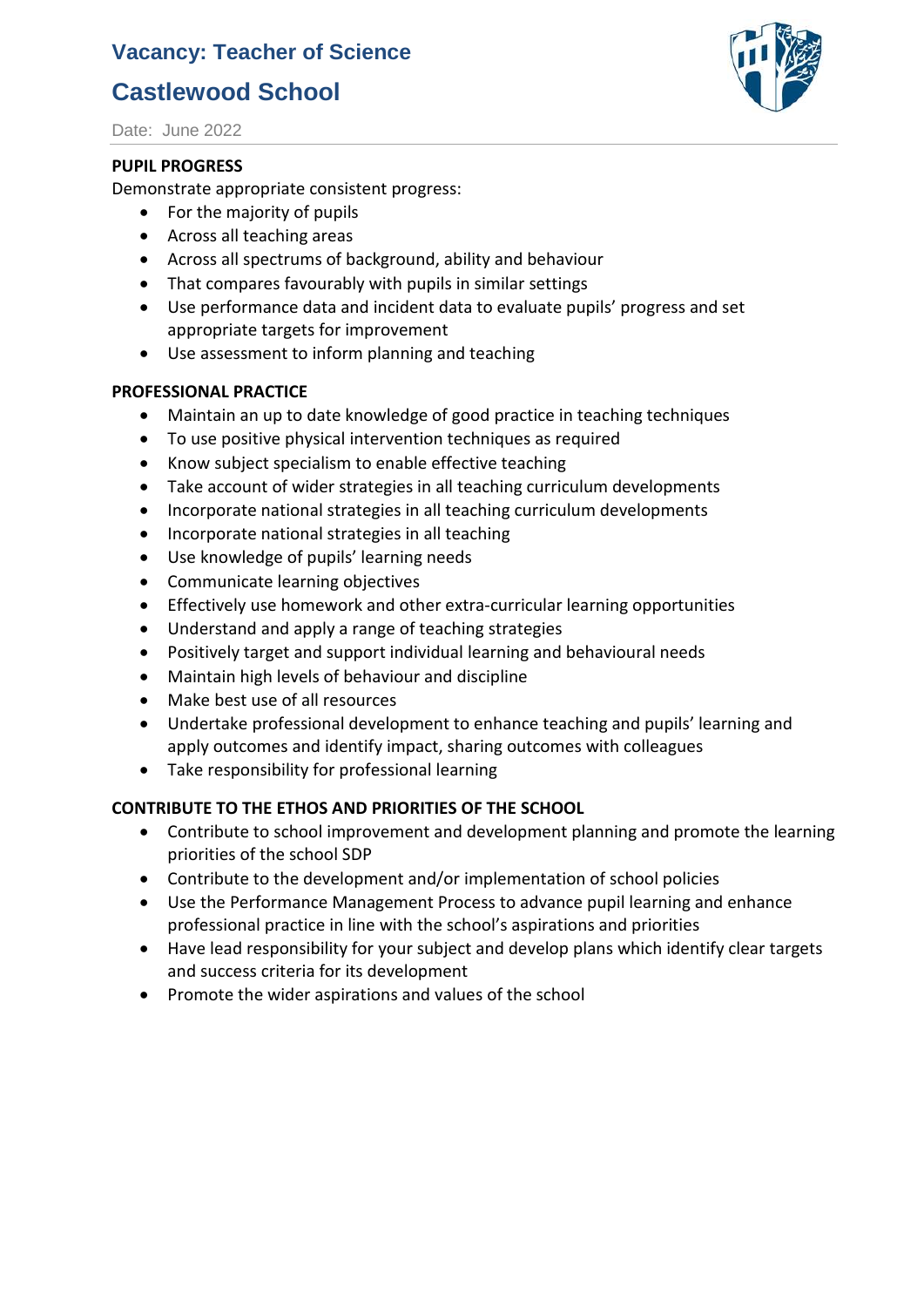# **Castlewood School**



Date: June 2022

This list of duties is not exhaustive. The post holder will be expected to adopt a flexible attitude to the duties which may have to be varied, subject to the needs of the school and in keeping with the general profile of the post.

> To Whom Responsible: The Head Teacher and Governors Signed……………………………………………………………………………. Head Teacher Signed……………………………………………………………………………. Teacher

Date………………………………………

**This job description may be amended at any time after discussion with you, but in any case will be reviewed annually.**